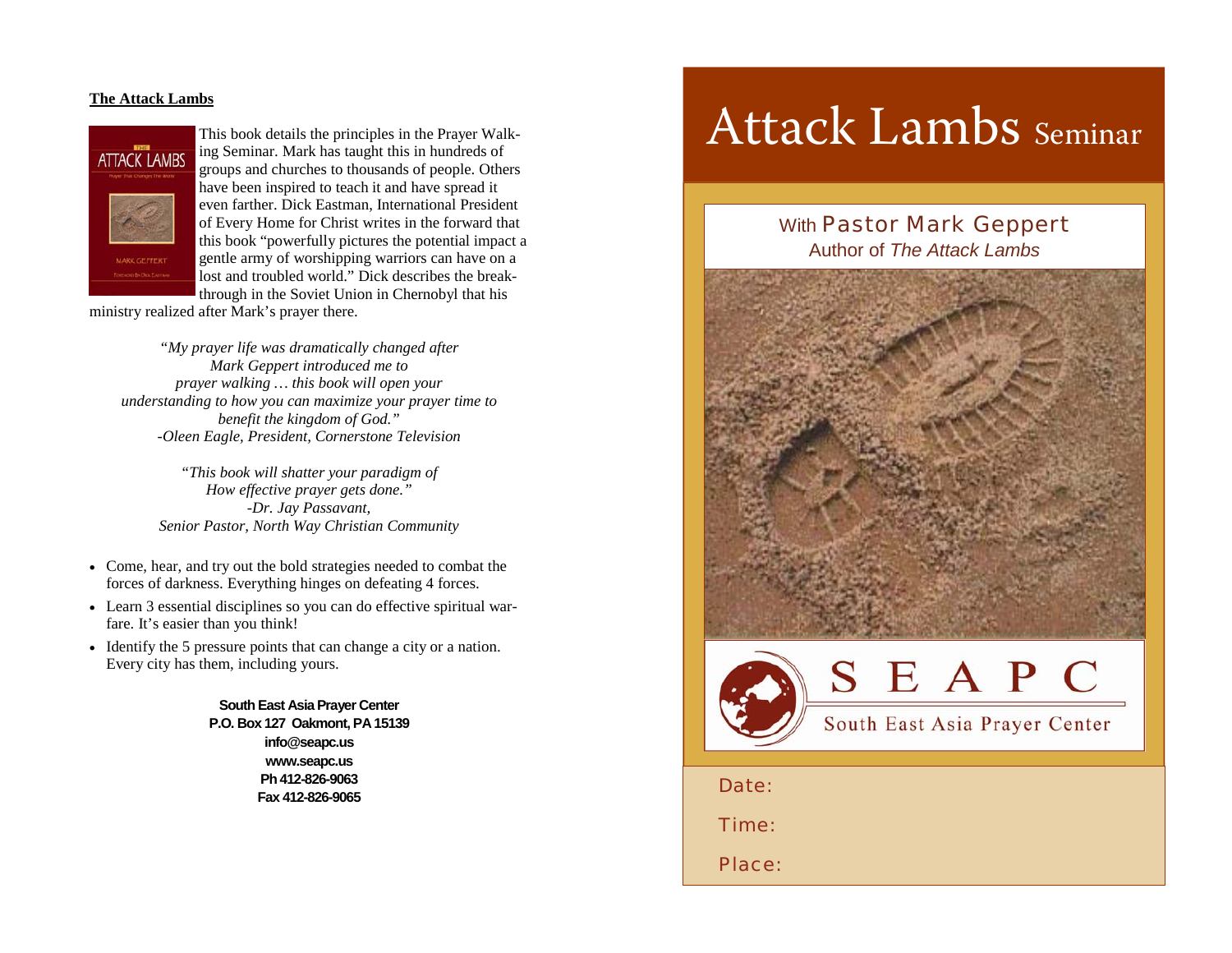## **Experience**  *PrayerWalking***.**

It's revolutionary! *Simple in execution but Profound in implications*. It's a world-wide phenomenon of the Holy Spirit. Ordinary believers are taking prayer into the streets to contend for the souls of the unsaved in their cities.

As John Dawson puts it, *Prayerwalking fits the restless culture … Let's face it. It's hard to pray for your city while imagining it from a "prayer closet". We need the exercise, and we need to see what's really going on in our communities.* 

With eyes open to real needs and with ears open to the promptings of the Holy Spirit, intercession intensifies, preparing the city for spiritual awakening!

*Every place that the sole of your foot shall tread upon, that have I given unto you.*  -Joshua 1:3

## **OTHER BOOKS AND SEMINARS**

**A Faith to Die For** asks the ultimate question. How can you face

death squarely and know an absolute absence of fear? You can if you have Hope. You can if you have traveled from Guatemala to Kiev to Beijing and seen God restoring hope in hopeless situations. Recounting his journey from captivity to freedom in Aceh, Indonesia, Mark Geppert shows us the reality of knowing a God who "never fails us or forsakes us."



**Bridges** is written with a storyline that captivates the reader as he

learns the "how to" of accountability, obedience and direction. It offers concrete answers to lives that have been damaged by broken relationships, frustrated with vision and no resource, those whose marriage is feeling the stress of today's warp speed lifestyles. This seminar puts practicality to the spiritual answers.



**Stepping Stones** sets a pathway for young people to follow through

life with the kind of success and significance that will bring them peace at the end of the day. It gives clear apologetics for young people today to understand. The future becomes possible. The middleagers will begin to take a stand and see the importance of the principles of the Word of God. The older readers will relate to the values that are lasting. It teaches a lifestyle based on 12 stepping stones, which are 12 Greek words, taken from the Bible.

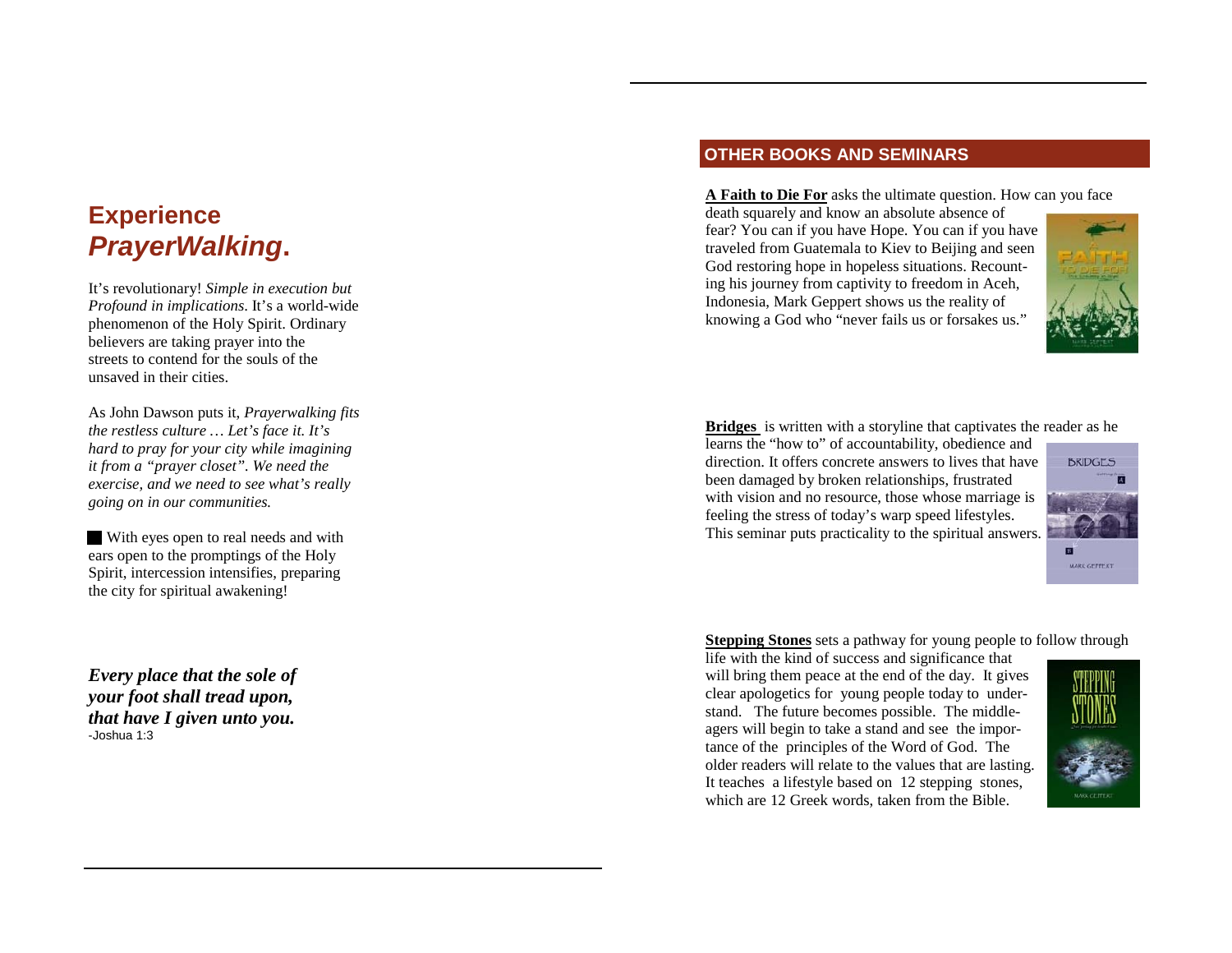## **MARK GEPPERT**

#### **Mark Geppert**

is the President and founder of the **South East Asia Prayer Center**,



which is committed to creating new and networking existing prayer cells in South East Asia, channeling funds into humanitarian projects, and raising up prayer teams which will penetrate un-reached people groups in the nations.

Mark has taught leaders in Latin America, China, India, Europe, and

throughout the United States of America. His radio and television experience has made him noted as a "master communicator."

Mark has 30 years of international experience in over thirty countries and has authored four books. The first, The Attack Lambs, has over fifty thousand copies in print and is in translation for ten languages.

Mark is ordained through Elim Fellowship of Rochester, New York. Mark has served on the staff of several churches in the United States, and has most recently established and pastored the English speaking congregation of the Church of Singapore (Bukit Timah). He is currently traveling the globe teaching, ministering, and prayerwalking. SEAPC is developing discipleship, leadership, and is building the areas that have opened to the gospel.

> **South East Asia Prayer Center P.O. Box 127 Oakmont, PA 15139 markgeppert@seapc.us www.seapc.us Ph 412-826-9063 Fax 412-826-9065**

## **SECTION 1 WIN**

## *Thy will be done on earth as it is in heaven*

#### **WORSHIP Revelation 4:1—5:13**

- 1. Call to see
- 2. In the Spirit
- 3. Who is present? a. The One on the Throne
	- b. The Elders
- c. Four Beasts
- d. Many Angels 5:11
	- e. All Creation 5:13

#### **Isaiah 6**

- 1. Who is on the throne?
- 2. Whose mouth must be sanctified?
- 3. What is God's need?
- 4. How many will hear?

#### **Acts 16:22-34**

- 1. Praise breaks the yoke.
- 2. Worship releases the anointing from our heart
- 3. God responds when we agree with Him.

#### **INTERCEDE**

#### *To intervene between parties with a view of reconciling differences.*

INTERVENE: To enter or appear as an irrelevant or extraneous feature or circumstance.

- 1. Gen 18:22 "But Abraham stood yet before the Lord."
- 2. Exodus 32:30-33:23 Developing a relationship with God in intercession.
- 3. Num. 12:13-14 For rebellious family.
- 4. Num. 14:17 Appeal to ultimate purpose
- 5. Deut. 9:26-27 Remember to pray according to the Word

#### **NEUTRALIZATION OF THE ENEMY Acts 4:23-31**

- v.24 Heard the report
	- Lifted their voices to heaven Declared who God is
- v.25 Declared God's Word
- v.26 Declared whose battle it is
- v.27 Invoked the Name of Jesus
- v.28 Thy will be done<br>v.29 Give boldness Give boldness
- 
- v.30 Grace and Glory
- v.31 Heaven responds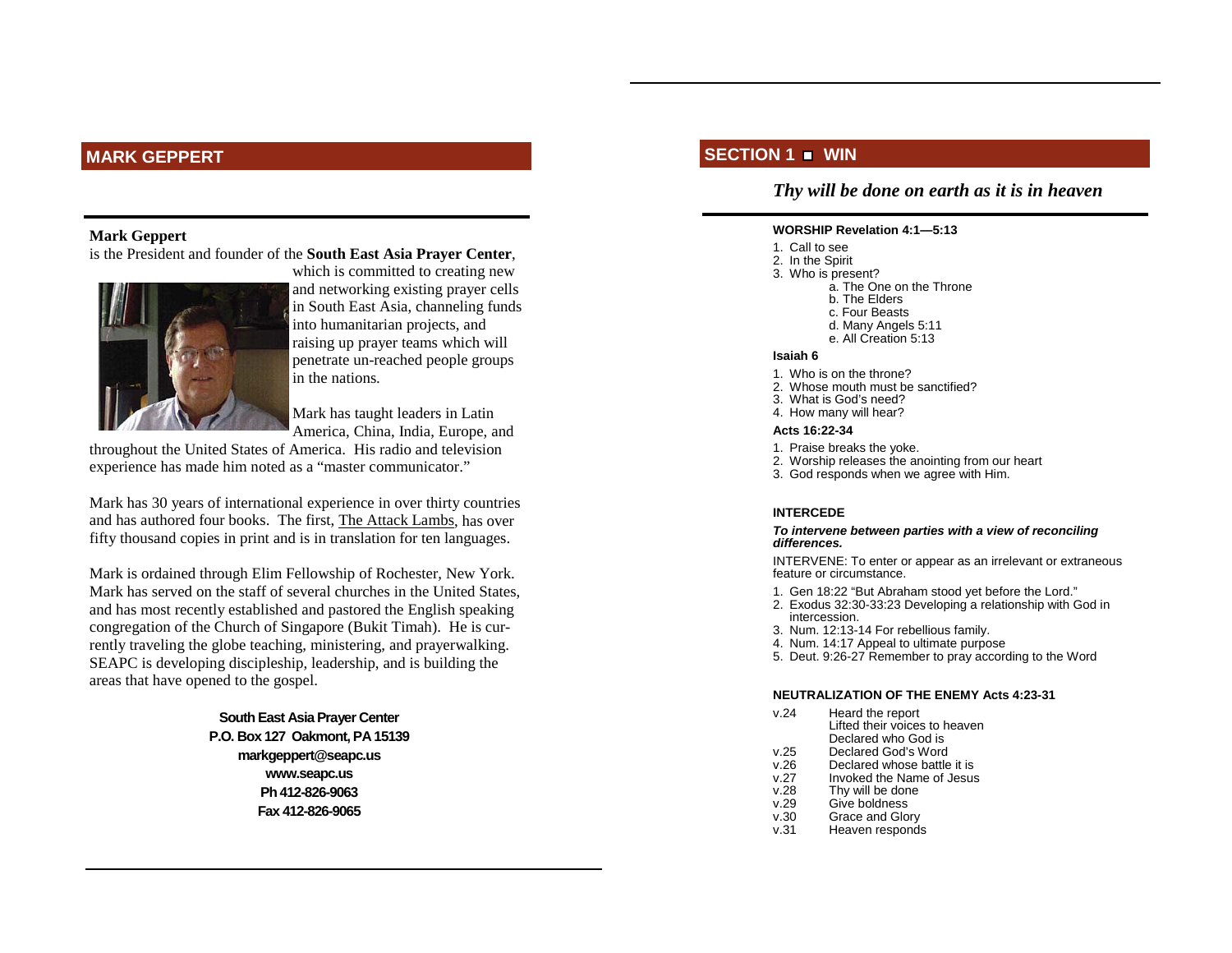#### **SECTION 2 SING**

## *Power...Holy Spirit...Witness*

| <b>SPY OUT THE LAND</b>                                                |                                                                                                                                                 |        |                                       |
|------------------------------------------------------------------------|-------------------------------------------------------------------------------------------------------------------------------------------------|--------|---------------------------------------|
| Matt 10:16<br><b>Attack Lambs</b><br>Lion of Judah<br>Send Judah first |                                                                                                                                                 |        |                                       |
| Matt 10:27<br>Luke 10:17                                               | In between man and God<br>Satan defeated through delegation<br>of authority to the saints.<br>Authority given over all the power<br>ofthe enemy |        | My PrayerWalking partner is:          |
| <b>INTERCEDE</b>                                                       |                                                                                                                                                 |        |                                       |
| Ark Typology                                                           | The presence and the power                                                                                                                      |        |                                       |
| Exodus 25                                                              | Gold<br>Box                                                                                                                                     | Law    | While I was Prayer Walking, God said: |
|                                                                        | Manna<br>Rod                                                                                                                                    | Seat   |                                       |
|                                                                        | Crown<br><b>Blood</b>                                                                                                                           | Angels |                                       |
|                                                                        | Glory<br>Staves                                                                                                                                 |        |                                       |
| 1 Sa 5:1-5                                                             | Ark victory                                                                                                                                     |        |                                       |
| <b>NAME ABOVE ALL NAMES</b>                                            |                                                                                                                                                 |        |                                       |
| Philippians 2:9-11<br>Romans 8:5-11                                    |                                                                                                                                                 |        |                                       |
| 2 Cor 10:1-6<br>1 Cor 2:9-16                                           |                                                                                                                                                 |        |                                       |
| Matt 16:19                                                             |                                                                                                                                                 |        |                                       |
|                                                                        | Ephesians 6:12 Dagons of Today                                                                                                                  |        |                                       |
| *Archas<br>*Ezousias                                                   |                                                                                                                                                 |        |                                       |
| *Kosmokratos                                                           | *Pneuma tae Ponerias                                                                                                                            |        |                                       |
|                                                                        |                                                                                                                                                 |        |                                       |
| <b>GO</b>                                                              | .                                                                                                                                               |        |                                       |

**CONTINUING...** 

*Prayer Walking Journal* 

\_\_\_\_\_\_\_\_\_\_\_\_\_\_\_\_\_\_\_\_\_\_\_\_\_\_\_\_\_\_\_\_\_\_\_\_\_\_\_\_\_\_\_\_\_\_\_\_\_\_\_\_\_\_\_\_\_\_\_\_\_

 Witness, our purpose for life, Acts 1:8 Ability to see and say See man, tell God See God, tell man

We go in response to His authority, Matt 28:18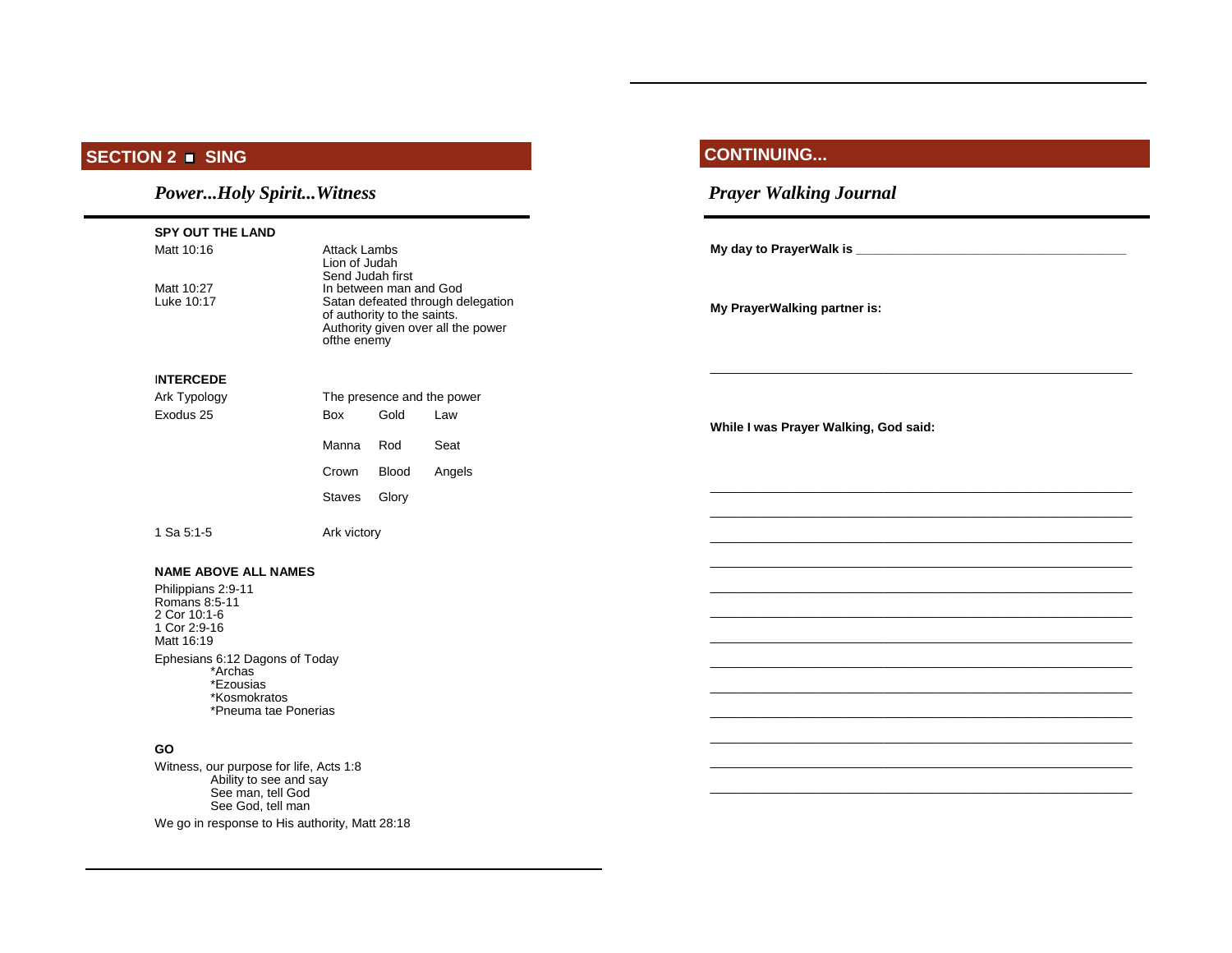## **GETTING STARTED**

## *In my community the:*

**Center of Government is\_\_\_\_\_\_\_\_\_\_\_\_\_\_\_\_\_\_\_\_\_\_\_\_\_\_\_\_\_\_\_\_\_\_\_\_\_\_\_\_** 

#### **Commercial Centers are:**

**\_\_\_\_\_\_\_\_\_\_\_\_\_\_\_\_\_\_\_\_\_\_\_\_\_\_\_\_\_\_\_\_\_\_\_\_\_\_\_\_\_\_\_\_\_\_\_\_\_\_\_\_\_\_\_\_\_**

#### **Centers of Education are:**

•

•

- **\_\_\_\_\_\_\_\_\_\_\_\_\_\_\_\_\_\_\_\_\_\_\_\_\_\_\_\_\_\_\_\_\_\_\_\_\_\_\_\_\_\_\_\_\_\_\_\_\_\_\_\_\_\_\_\_\_** • **\_\_\_\_\_\_\_\_\_\_\_\_\_\_\_\_\_\_\_\_\_\_\_\_\_\_\_\_\_\_\_\_\_\_\_\_\_\_\_\_\_\_\_\_\_\_\_\_\_\_\_\_\_\_\_\_\_**
- **\_\_\_\_\_\_\_\_\_\_\_\_\_\_\_\_\_\_\_\_\_\_\_\_\_\_\_\_\_\_\_\_\_\_\_\_\_\_\_\_\_\_\_\_\_\_\_\_\_\_\_\_\_\_\_\_\_**

#### **Centers of Communication are:**

- •
- **\_\_\_\_\_\_\_\_\_\_\_\_\_\_\_\_\_\_\_\_\_\_\_\_\_\_\_\_\_\_\_\_\_\_\_\_\_\_\_\_\_\_\_\_\_\_\_\_\_\_\_\_\_\_\_\_\_** • **\_\_\_\_\_\_\_\_\_\_\_\_\_\_\_\_\_\_\_\_\_\_\_\_\_\_\_\_\_\_\_\_\_\_\_\_\_\_\_\_\_\_\_\_\_\_\_\_\_\_\_\_\_\_\_\_\_**

#### **Centers of Spiritual Activity are:**

• **\_\_\_\_\_\_\_\_\_\_\_\_\_\_\_\_\_\_\_\_\_\_\_\_\_\_\_\_\_\_\_\_\_\_\_\_\_\_\_\_\_\_\_\_\_\_\_\_\_\_\_\_\_\_\_\_\_** • **\_\_\_\_\_\_\_\_\_\_\_\_\_\_\_\_\_\_\_\_\_\_\_\_\_\_\_\_\_\_\_\_\_\_\_\_\_\_\_\_\_\_\_\_\_\_\_\_\_\_\_\_\_\_\_\_\_** •  $\frac{1}{2}$  ,  $\frac{1}{2}$  ,  $\frac{1}{2}$  ,  $\frac{1}{2}$  ,  $\frac{1}{2}$  ,  $\frac{1}{2}$  ,  $\frac{1}{2}$  ,  $\frac{1}{2}$  ,  $\frac{1}{2}$  ,  $\frac{1}{2}$  ,  $\frac{1}{2}$  ,  $\frac{1}{2}$  ,  $\frac{1}{2}$  ,  $\frac{1}{2}$  ,  $\frac{1}{2}$  ,  $\frac{1}{2}$  ,  $\frac{1}{2}$  ,  $\frac{1}{2}$  ,  $\frac{1$ • \_\_\_\_\_\_\_\_\_\_\_\_\_\_\_\_\_\_\_\_\_\_\_\_\_\_\_\_\_\_\_\_\_\_\_\_\_\_\_\_\_\_\_\_\_\_\_\_\_\_\_\_\_\_\_\_\_

## **SECTION 3 WAR**

## *Thy Kingdom Come . . . Thy Will Be Done*

#### **WORSHIP**

| Maintain proper focus - Luke 10:20                     |                                                                                                       |  |  |  |  |
|--------------------------------------------------------|-------------------------------------------------------------------------------------------------------|--|--|--|--|
| 2 Chron 20:20                                          | 20/20 Vision<br>Spirit-led<br>Leader affirmed<br>All included<br><b>Gift Ordered</b><br>God's Battle  |  |  |  |  |
| Rev 4 & 5                                              | The environment of the Throne room is<br>praise and worship.                                          |  |  |  |  |
| All conclusive battles are won with praise and worship |                                                                                                       |  |  |  |  |
| <b>ANNOUNCE</b>                                        |                                                                                                       |  |  |  |  |
| Eph 3:10                                               | Proclaim to principalities and powers<br>Praise<br>Prayer<br>Perceive<br>Pray<br>Prophesy<br>Proclaim |  |  |  |  |
| Psalm 24                                               | The Proclamation of Christ                                                                            |  |  |  |  |
| <b>REJOICE</b>                                         |                                                                                                       |  |  |  |  |
| Exodus 15                                              | The Song of Moses<br>Devil defeated<br>Israel redeemed<br>Promise given                               |  |  |  |  |
| Psalms                                                 | The Song of Israel<br>Power over the enemy<br>Power over nations<br>Use of power in righteous causes  |  |  |  |  |